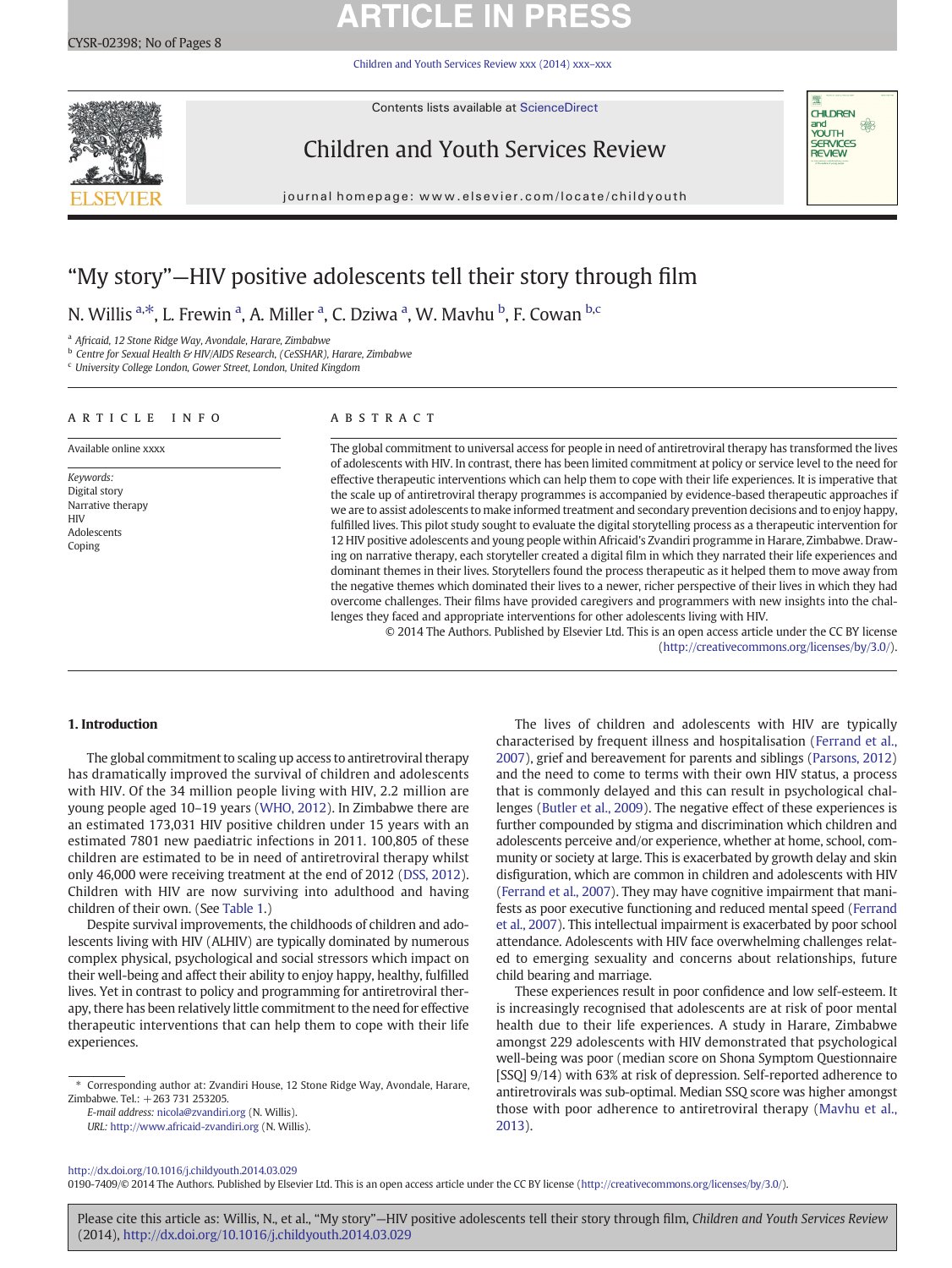<span id="page-1-0"></span>Table 1

Study participants/characteristics.

| Pseudonym  | Age | Sex | Orphan   | Primary       | Age at    | Age at     | Years between  | Duration       | Subject of     |
|------------|-----|-----|----------|---------------|-----------|------------|----------------|----------------|----------------|
|            |     |     | status   | caregiver     | diagnosis | disclosure | diagnosis and  | on ARVs        | story          |
|            |     |     |          |               |           |            | disclosure     |                |                |
| 1 Lindiwe  | 20  | F   | Total    | Maternal aunt | 14        | 15         | 1              | $\overline{4}$ | Life           |
| 2 Susan    | 21  | F   | Total    | Sister        | 13        | 13         | $\overline{0}$ | 8              | Life           |
| 3 Amanda   | 20  | F   | Total    | Grandmother   | 16        | 16         | $\Omega$       | $\overline{2}$ | Life           |
| 4 Precious | 22  | F   | Total    | Paternal aunt | 15        | 15         | $\overline{0}$ | $\overline{7}$ | Life           |
| 5 Keith    | 20  | M   | Total    | Grandmother   | 16        | 16         | $\mathbf{0}$   | 3              | Life           |
| 6 Brian    | 22  | M   | Total    | Grandmother   | 16        | 16         | $\overline{0}$ | $\overline{4}$ | Life           |
| 7 Frank    | 22  | M   | Total    | Uncle         | 17        | 17         | $\mathbf{0}$   | 4              | Adherence      |
| 8 Tendai   | 20  | F   | Total    | Maternal aunt | 16        | 16         | $\mathbf 0$    | 4              | Stigma         |
| 9 Mazvita  | 21  | F   | Total    | Aunt          | 16        | 17         | 1              | 3              | Disclosure     |
| 10 Rudo    | 22  | F   | Total    | Maternal aunt | 14        | 14         | $\Omega$       | 6              | Relationships  |
| 11 Alan    | 21  | M   | Total    | Grandmother   | 16        | 16         | $\Omega$       | 4              | Support groups |
| 12 Nigel   | 18  | M   | Paternal | Mother        | 14        | 14         | $\mathbf{0}$   | 3              | Getting tested |

Shaded area  $=$  Workshop 1, Non-shaded area  $=$  Workshop 2.

The effectiveness of antiretroviral therapy depends on high levels of adherence, yet adherence is challenging particularly for adolescents. Poor adherence to antiretroviral drugs results in inadequate viral suppression and subsequent treatment failure. Various studies have now confirmed high levels of virological failure in the adolescent population resulting in the need for 'second line' antiretroviral drug combinations [\(Charles et al., 2008; Nachega et al., 2009; Ryscavage, Anderson,](#page-7-0) [Sutton, Reddy, & Taiwo, 2011\)](#page-7-0).

These diverse, complex challenges threaten to override any therapeutic benefit of antiretroviral therapy if not adequately addressed. Conventional approaches to helping young people with these challenges have focused on a variety of psychosocial support interventions such as counselling, memory work and support groups ([USAID, 2012; WHO, 2009](#page-7-0)). However, these vary greatly in their quality and content and often little is known as to their effectiveness. In the recently launched WHO guidelines ([WHO, 2013a](#page-7-0)) most recommendations relating to adherence support for adolescents were made on the basis of expert opinion ([WHO, 2013b](#page-7-0)). This is in part because, until recently, it was assumed that perinatally infected children died within the first two years of life. As a result scale up of antiretroviral therapy to children in low and middle income countries has lagged behind that in adults. Even in adults few adherence interventions have been rigorously evaluated. Development and rigorous evaluation of more innovative adherence interventions for adolescents are consequently lacking and the same applies to psychosocial support interventions. It is imperative that culturally appropriate adolescent and family-centred interventions are developed which engage adolescents in a therapeutic process, acknowledge their life experiences and help them to cope with their experiences so that they can move forward in their lives.

# 1.1. Africaid

Africaid is a non-governmental organisation in Harare, Zimbabwe [\(www.africaid-zvandiri.org\)](http://www.africaid-zvandiri.org). Through its Zvandiri 'As I am' programme, Africaid provides treatment, care, support and prevention services for children and adolescents with HIV which complement their clinicbased care. These community interventions are primarily led by HIV positive adolescents and ensure a holistic approach which seeks to improve both psychosocial well-being and health outcomes.

Africaid has worked with HIV positive adolescents on a variety of therapeutic approaches including the use of storytelling, for example "Our Story" book ([Africaid, 2006\)](#page-6-0). In 2010, Africaid piloted a digital storytelling project with 12 HIV positive adolescents from Zvandiri. The primary goal was to evaluate the digital storytelling process as a therapeutic approach to helping young people come to terms with the events in their lives and to develop coping strategies. The secondary goal was to explore the potential for this approach as an adolescent-led advocacy and training tool.

# 1.2. Narrative therapy

This project is based on the assumption that people experience problems when the stories of their lives, as they or others have invented them, do not sufficiently represent their lived experiences. It recognises that the stories that people continually tell each other and themselves are the most powerful influence on the way in which they understand the world, live their lives and define their identities. These stories are commonly distorted by unrecognised and unexamined social norms. Narrative therapy assists an individual to re-story their life in ways that promote healthy development rather than keeping the person dominated by negative perceptions of themselves and their lives. It encourages the storyteller to regain a sense of authorship and reauthorship of their own experiences in the telling and retelling of their own story [\(White & Epstein, 1990\)](#page-7-0), to see their experiences for what they are, rather than, as other people would have them believe them.

Narrative therapy is based in 'social constructionism' or the idea that the way people experience themselves and their situation is "constructed" through culturally mediated social interactions [\(Shapiro](#page-7-0) [& Ross, 2002](#page-7-0)). People tell dominant stories where certain aspects and themes have come to represent their experiences and these become a powerful factor in reinforcing and embedding the person's perception of her dilemmas and conflicts, and of her view of herself. This methodology is also drawn on in Memory Work, a psychosocial intervention which aims to build resilience in children through helping them to understand their family history and to reconstruct their lives ([Denis, 2012\)](#page-7-0).

Storytelling is by no means new. In all African cultures, a strong oral tradition has enabled the stories of its people to be passed down through generations. In Zimbabwe, the oral tradition of 'ngano' involves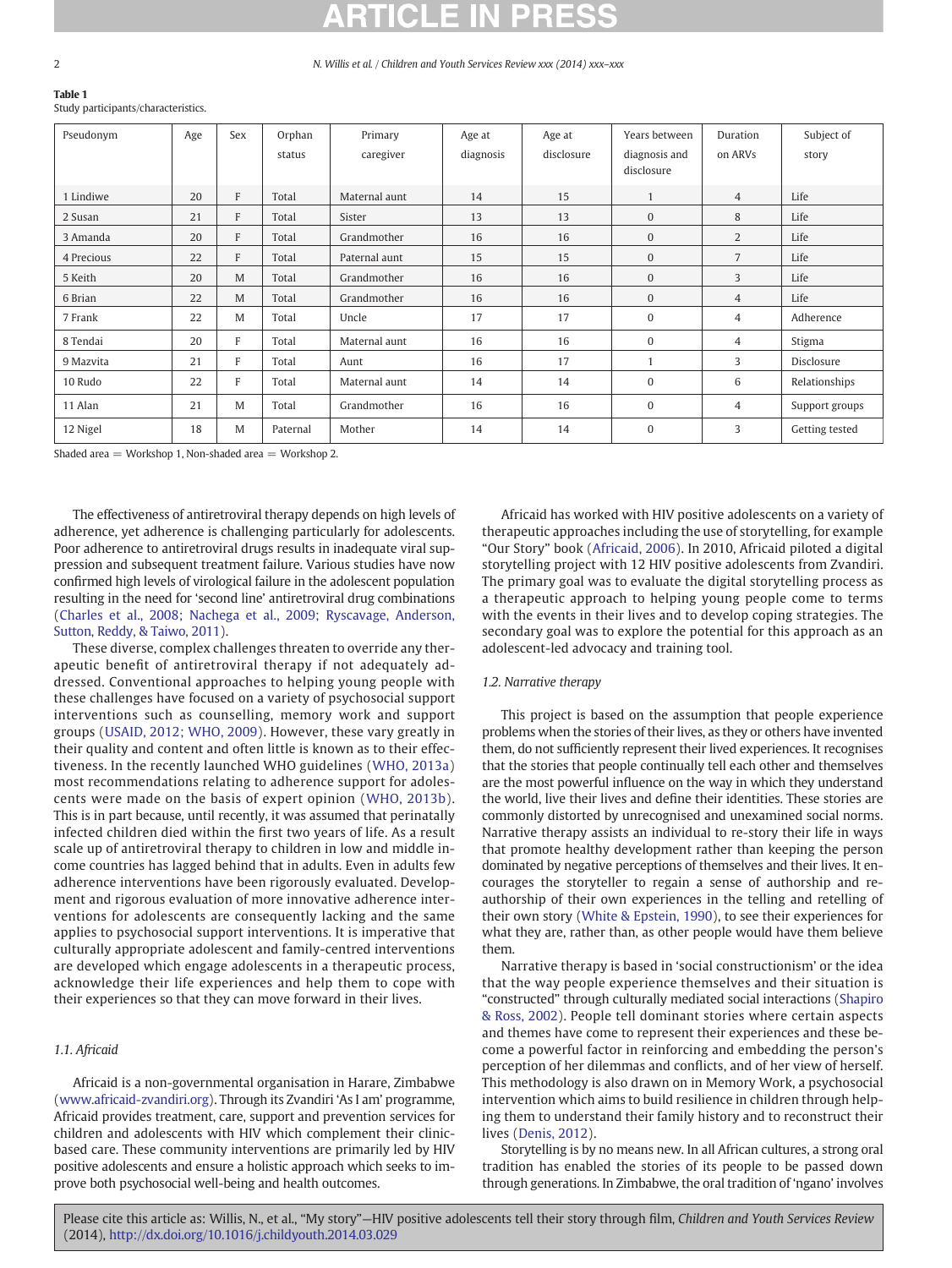the telling of folktales. Although one person narrates the story, listeners (mostly children) play an integral part in shaping the ngano because they are involved in the narrative process. The traditional form of the ngano goes from negative to positive, providing a 'fairy tale' ending. The real life ngano are more realistic and some maintain their negative stance throughout. Overall however, the purpose of ngano was to instil a sense of hope in children and give them strength to endure, in the belief that things will always turn out alright in the end (even if this not always the case). The folktales have evolved over time to incorporate ideas that are relevant to urban children and are still commonly used today (for example tales now include mention of cars or incorporate English phrases which they understand) ([Makaudze, in press; Mutasa,](#page-7-0) [Nyota, & Mapara, 2008\)](#page-7-0).

Although storytelling is deeply rooted in traditional culture, children today are rarely afforded the opportunity to tell their own stories stories which are full of challenging, overwhelming experiences with which they are required to cope and grow. Where life is dominated by challenges, there is a high risk that children and adolescents with HIV become defined by these difficulties.

# 1.3. Digital storytelling

Digital storytelling builds on the narrative therapy approach by enabling the individual to reflect on their life and experiences, with the narration of their story through digital media ([Lambert, 2013\)](#page-7-0). The storyteller produces a short video-clip, illustrated with photographs, drawings, words and music. Through participating in this process, the individual is helped to re-tell their own story in a way that promotes healthy development.

There is a large global digital storytelling movement. However, as far as we are aware, there have been no digital storytelling initiatives carried out specifically with adolescents living with HIV within the southern African region to date and there is little evidence of its application amongst this group, either as a therapeutic intervention or advocacy tool. Yet if this methodology provides an effective, acceptable and sustainable intervention for young people with HIV, it will provide a valuable tool for enhancing more traditional counselling services and in complementing clinical care for this group.

# 2. Methods

# 2.1. Overall design

Twelve adolescents attending Africaid support groups were purposively selected to attend a ten day digital storytelling workshop during which they would create their own digital stories. Six created stories about their lives and six created stories related to specific themes. Storytellers opted to show their films to their caregivers. Two focus group discussions were held with storytellers on completion of their films and one focus group discussion was held with caregivers. Detailed field notes including verbatim quotes were written during the focus group discussions.

#### 2.2. Study setting

The study was set within Africaid's Zvandiri programme in Harare, Zimbabwe. At the time of this pilot project Africaid had 540 support group members aged 5–24 years and ran 20 support groups across Harare. All support group members are aware of their HIV status and are engaged in treatment and care through local clinics. The majority of the attendees are from low income residential suburbs/townships initially established for the urban poor during colonial times and are characterised by densely packed housing.

# 2.3. Sampling

Twelve HIV positive young people (aged 18–22) enrolled in Africaid's Zvandiri programme in Harare were purposively selected to join the project. Selection was made on the basis of previous interest in storytelling processes and media techniques. They were required to have knowledge of their HIV status, to be able to read and write and free to attend for the duration of the workshop. It was made clear that they were free to withdraw from the process at any time. Workshop attendance did not interfere with clinic appointments or school attendance.

# 2.4. Technical review group

A technical review group was convened prior to the project, including two young people living with HIV, one HIV advisor, one child health advisor, one paediatric/adolescent HIV nurse counsellor and a media educator. Its role was to finalise the project design, oversee implementation and evaluation and ensure the appropriateness of activities.

# 2.5. The digital storytelling workshop

Two ten day digital storytelling workshops were held with a group of six participants (storytellers) per workshop. These were facilitated by a media expert (LF) and a specialist paediatric/adolescent HIV nurse counsellor (NW). Both facilitators were well known to all storytellers. The workshop was held at Africaid's support centre as this was considered to be a safe, familiar environment for the young people.

The ten-day digital story workshop was adapted from Lambert's seven steps of digital storytelling [\(Lambert, 2013](#page-7-0)) and Payne's description of the narrative therapy process ([Payne, 2006](#page-7-0)) which seeks to facilitate changed, more realistic perspectives, and open up possibilities for the person seeking assistance to position him or herself more helpfully in relation to the issues retold. Although each storyteller was engaged in the production of their own digital story, the workshop was a facilitated group process.

The workshop was designed to be fun, highly participatory and allowed storytellers to work on their own material at their own pace and in their own way. Sessions were structured in one hour sessions with fun energisers between these sessions.

The workshop began with the facilitator introducing storytellers to the concept of digital storytelling. They were then invited to write a 'narrative' or story that tells them and others about their life, by drawing on first hand, experiential knowledge. In the first workshop, storytellers were invited to tell the story of their life. In the second workshop, storytellers first identified film topics based on key issues affecting adoles-

# **Digital Storytelling Process**

| 1. Introduction to DST    |
|---------------------------|
| 2. Writing first draft of |
| narratives                |

- 3. Clarifying and Extending
- 4. Recording audio narrative
- 5. Collating visual narrative
- 6. Story board development
- 7. Compilation of narratives in
- to a digital story
- 8. Screening of digital story (dependent on storyteller's wishes)

cents with HIV. They then chose which topic they wanted to focus on. The narrative, when read, was limited to 3–4 min in order to focus the narrative on the story they wanted to tell and to control the film production time. They could write their narrative in English, Shona or Ndebele,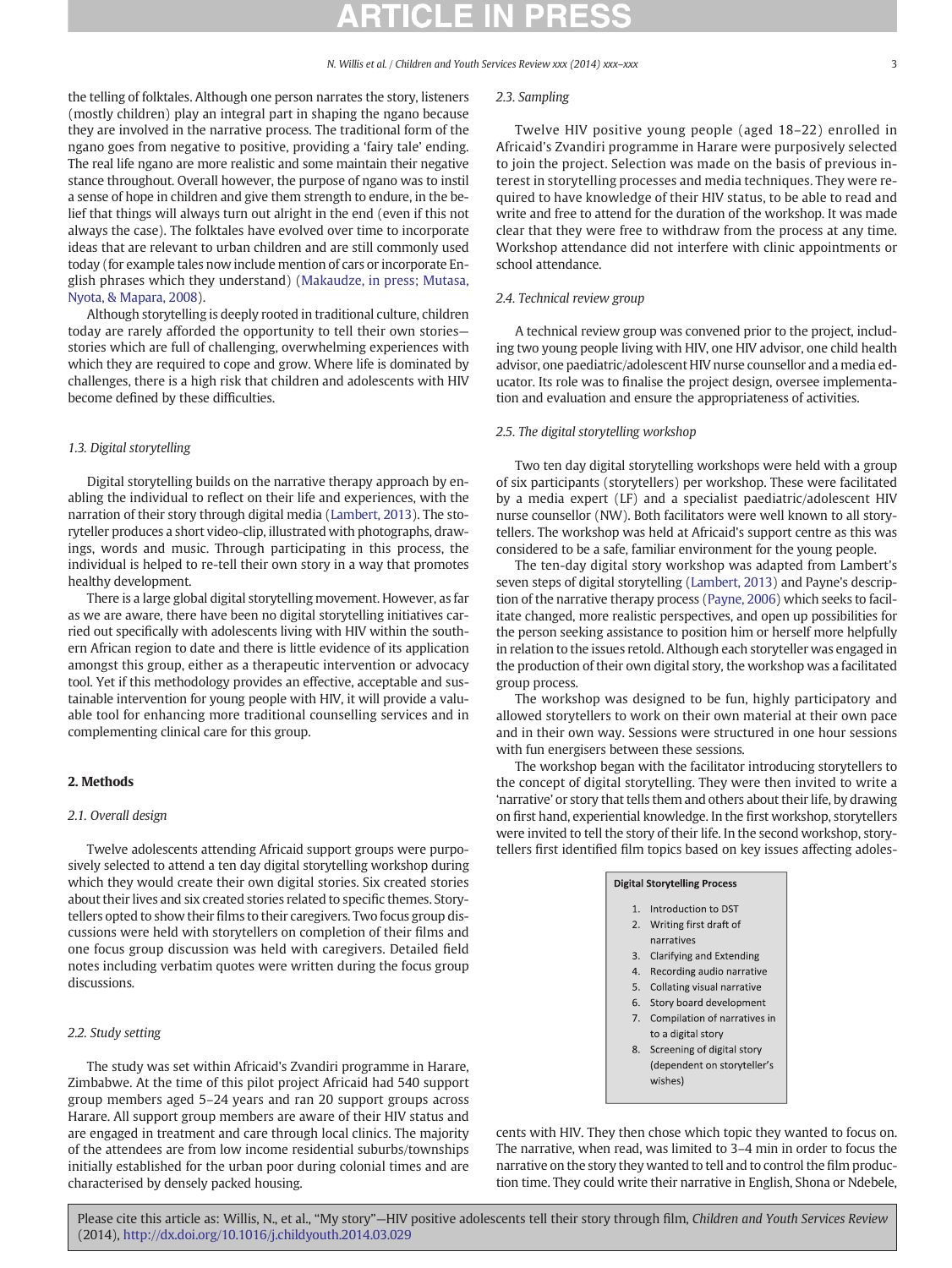two major indigenous languages.

On the completion of the first draft of their story, the facilitator asked clarifying and extending questions, encouraging each storyteller to reflect on the effect of these experiences and to describe how they had responded to these events. This one-on-one process enabled storytellers to re-story their experiences with a far richer narrative than initially developed. The facilitator guided the storyteller through a more participatory, in-depth process than is often possible in more traditional one-on-one counselling. Storytellers then read their narratives to each other and provided emotional support for one another when sharing painful memories. They celebrated each other's successes and encouraged one another to share these in their films. In this way, the workshop was both an individual and group therapeutic process.

Once storytellers were satisfied that the narrative provided a true reflection of their story, they recorded their audio narrative in a studio. They then chose visual images to bring their story to life. Storytellers were trained to take photographs and encouraged to use whichever image they believed would best convey their message, including old and new photographs, documents or their own paintings and drawings. They were then trained to develop a story board in which they arranged their visual and audio narratives. Following iMovie training, they were assisted to produce their own film by assembling the audio and visual narratives.

On the completion of their films, storytellers were asked if they would like to share their film with other people in their lives. This involvement of outside witnesses is considered an important step in narrative therapy and the therapeutic process [\(Payne, 2006\)](#page-7-0). All participants chose to show their digital stories to their caregiver. This was done in a group setting with all storytellers and caregivers together. Africaid counsellors were involved in order to assess the impact of the storytelling process and provide individual counselling as required.

Discussions were then held with the storytellers and caregivers together to support them following the production of their story and to assist them with any issues arising. This included an exploration of both the storytellers' and caregivers' reactions to the films and a discussion around how storytellers wanted to use their stories.

# 2.6. Data analysis

In order to explore the therapeutic role of the digital storytelling process, qualitative data was analysed from various stages in the process: 1) the digital stories (transcripts), 2) field notes from 2 focus group discussions with the storytellers (field notes) and 3) 1 focus group discussion with caregivers (field notes).

The audio narrative and visual narrative from the twelve films were transcribed. Translation was not required as all storytellers opted to use English in their films. Names or other personal identifiers were removed from transcripts before they were coded. Two researchers coded each transcript. Discrepancies were resolved by discussion. Codes were grouped into categories and emerging themes were then identified following the general principles of thematic analysis ([Attride-Stirling,](#page-6-0) [2001\)](#page-6-0). Common themes amongst the different data sources were identified and illustrated with quotes. Although transcripts for earlier versions of the film were available we only included the transcripts of the finished film here.

## 2.7. Ethical considerations

Written informed consent was obtained from all storytellers. Written parental/guardian consent was also obtained to ensure that adolescents' participation would not incur difficulties at home. It was agreed that the storytelling process would be ceased for individual participants experiencing distress. Storytellers also had daily opportunities to provide support to one another.

Storytellers were informed that the films were their own property and would not be shared with anyone without the permission of the film maker, particularly to prevent involuntary disclosure of the storyteller's HIV status. Film makers were able to withdraw their material from the process if they wished. Storytellers were informed that the audience for the films was the storyteller themselves but if they wanted to share their film with someone else, including a wider audience for advocacy purposes, that was their choice and would be discussed on the completion of their films.

### 3. Results

### 3.1. The therapeutic role of digital storytelling

In keeping with the ngano format, all storytellers narrated a journey of physical and emotional changes, focusing initially on childhoods dominated by difficult experiences before then describing how their lives had changed over time.

All storytellers chose to begin their stories by describing lives dominated by memories of sick parents, stigma, a lack of understanding of what was happening to them and their own ill health. These experiences were common to all films. The description of these events was conveyed through their voice narrative, often in short, poetic phrases but also greatly enhanced through their choice of visual images to convey their experiences and emotions. Images included photographs from when they were young, when they were sick or facing difficulties such as being unable to go to school. They used words and drawings to convey their experiences, such as the drawing of a 'broken heart' or the words "stigma" and "discrimination".

Storytellers all described a childhood characterised by a lack of control over events in their lives and an overwhelming feeling of being controlled by external factors. "This pandemic took charge of my life" (Keith); "Sickness began to rule" (Frank).

Several storytellers described feeling hopeless when they learnt about their diagnosis which was often disclosed after a prolonged period of illness. This was both frightening and disempowering; "The walls of hope, love, life and everything good crumbles" (Susan). Mistrust and secrecy were common with one girl describing "I felt my father was hiding something so decided to my own research" (Mazvita). Storytellers' voices were typically characterised by sadness.

Many storytellers described not knowing the cause of their parents' death or the reason for their own ill health. Even when not explicitly stated, they had clearly recognised that they should not discuss certain issues which caused a considerable amount of distress as they wanted to know more. "Questions kept on ringing in my head?" (Keith). "It feels terrible when someone blinds you so that you see nothing? I needed clear answers why my mother died" (Mazvita).

> Lindiwe's film depicted her anger at her father for hiding his HIV positive status from her. She discovered after his death that he secretly took antiretroviral drugs whilst his children knew nothina

> "My mother died because of my wicked father" (Lindiwe, 18 years)

When narrating their experience of disclosure, they described feeling "Shocked by my status". They depicted anger and betrayal towards family members in relation to the way they were infected or as a result of not being told their HIV status earlier. These emotions were often linked to a sense of blame. "I was very angry. He never told me what was happening" (Amanda); "I am the only child [in my family] affected...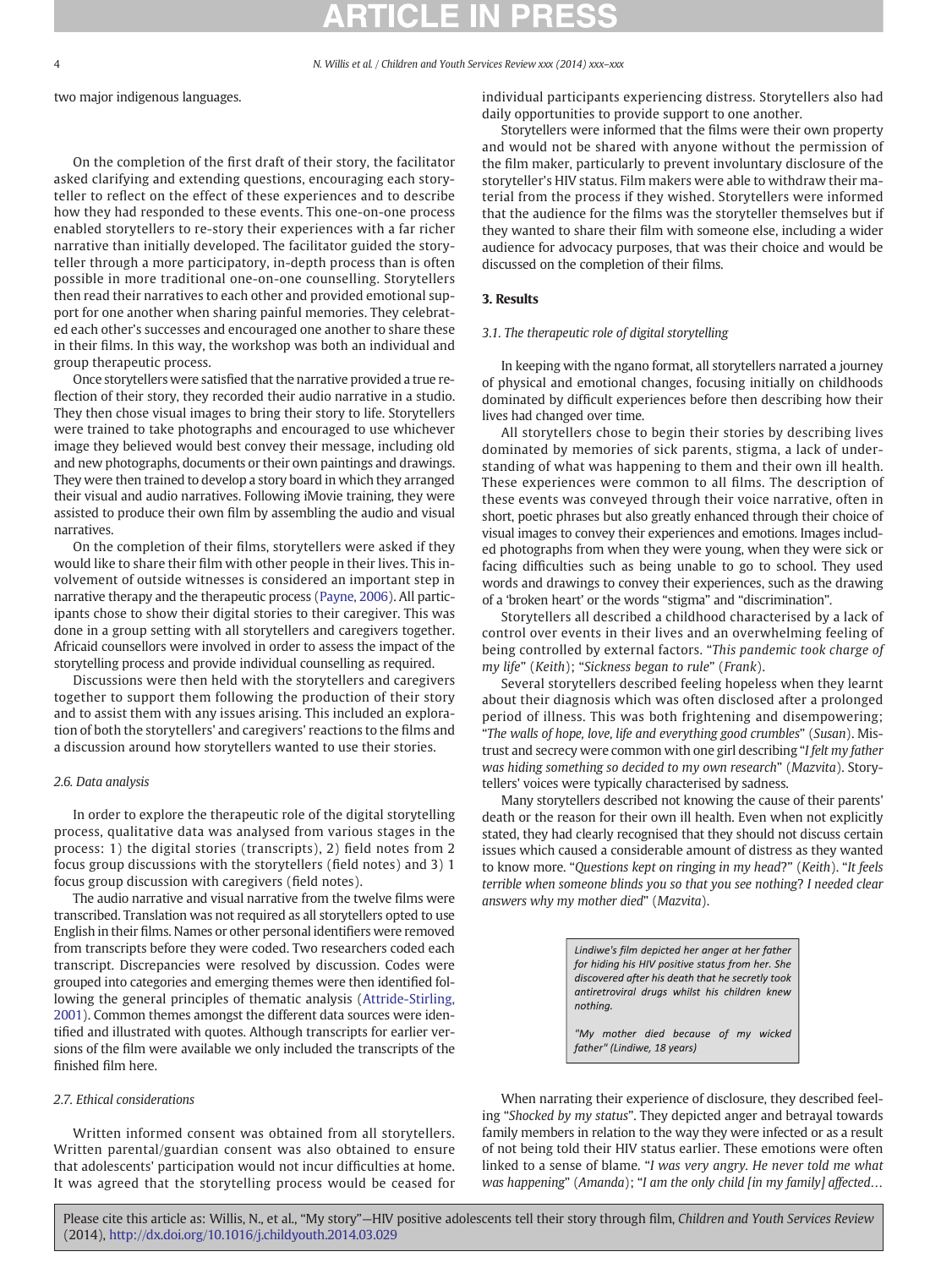it is something that pains me a lot. I felt the great pain inside my heart" (Lindiwe).

Storytellers described stigma and discrimination in their daily lives. One girl used a video image of her disappearing from the screen, symbolising her feeling of being insignificant—"Imagine how it feels to be treated as if you are not human" (Tendai). She described a childhood where she frequently encountered "people with lack of heart for other people".

They commonly described and illustrated their stories to show the challenge associated with being physically different from their peers for example being stunted or having skin disfiguration. As they became older, their concerns started to focus on delayed puberty; "I had stunted growth…even menstruation was delayed" (Rudo).

Feelings of isolation and loneliness were commonly described; "My peers did not want to associate with me…share books together" (Tendai);

> In her film, Amanda disclosed for the first time how she had tried to kill herself after discovering her status.

> After vears of feeling isolated and fearful for her own death, she stopped her Antiretroviral drugs. Through Zvandiri she met other adolescents with HIV and spoke of how this transformed her hopelessness. "I know one day my dreams may come true" (Amanda, 20 years)

#### "At that time I did not talk to anyone" (Lindiwe).

The feelings narrated were not all negative. Many adolescents described the pain of losing loved ones, something they had not been encouraged or able to talk about in other settings. They described multiple losses including the death of their parents and siblings and a childhood growing up without these people in their lives. They used their films to reflect on the memories of these people, speaking with fondness and love for their loved ones. "My father lit up my world. So when that man was taken away from me I couldn't take it" (Susan). Many incorporated old photos that they had been unable to display previously.

Fear and uncertainty for the future was commonly described; "Sometimes I would wonder when it would all end" (Susan). Their experiences of family deaths and recurrent messages that "HIV kills" left them worried and fearful for their future. Lack of information and answers, compounded by stigma and discrimination, resulted in poor confidence, lack of self-esteem or hope for the future.

Adherence was described as a major challenge. Although they had access to medication they had many fears around "How am I going to swallow these tablets for the rest of my life?" (Amanda).

Having described the earlier part of their lives, they went on to narrate how their lives then changed. Different themes emerged around factors which had helped to "make our lives longer, strengthen our bodies and put smiles on our faces" (Frank).

The most significant influence in the storytellers' lives was the emotional support they received. They described the way specific individuals, clinics or organisations had been pivotal in providing support which had helped them to feel loved and cared for, in contrast to stigma and discrimination. "My family gave me support, love and care. My sister occupied the role of counsellor, giving me information about HIV. My father's love for me was unconditional; he gave me confidence and lit up my world" (Susan).

This was commonly linked to a sense of acceptance. When describing her arrival at the Africaid programme, one girl narrated "I found what I call a family, friend, supporter and inspiration. What makes me cry tears of joy is that I found a family with heart that never selects but takes me as I am despite my HIV status" (Tendai).

Others described this acceptance in the context of dating, relationships and disclosure to partners; "He accepted me and I am happy about it. He told me I love you for who you are" (Rudo).

This is in sharp contrast to the earlier narrative in their films in which they described being isolated and stigmatised. "I felt more at home, happy and accepted" (Alan).

The importance of peer support was highlighted in all films. Introduction to peers living with HIV was described as transforming and was the pivot around which the mood of the stories changed from negative to positive. Peer support activities enabled them to share with others with similar experiences and they no longer felt isolated. One storyteller explained "I do not have intentions to lose the true friendship that I have" (Precious).

In contrast to the beginning of their films, storytellers explained how they now have a sense of control and freedom in their lives and how these have helped them to cope better; "I can now take control of my life, I have kissed away the fear and frustration" (Susan). "You will never be able to pull me down, I can now walk alone for as many years" (Frank). One storyteller focused his story around being a dancer, "In dance, I keep on two stepping and I will never stop" (Keith).

One of the recurrent themes was the participation and active engagement as service providers. All storytellers had played an active role as peer counsellors and they described how this had given them a purpose and helped to build their confidence. "My dream is to become a nurse so that I can look after other HIV positive people" (Amanda).

There is growing recognition of the importance of child participation for its own sake [\(U.N. General Assembly, 1989](#page-7-0)) and for its therapeutic benefits [\(Save the Children, 2010\)](#page-7-0). The stories epitomised why this is critical. Storytellers described how important their sense of ownership of the Zvandiri programme was to them. "Zvandiri is led by children and adolescents with HIV….who participate at every level….the youth get to experience what it is like to be at the forefront of a huge project. It is we who facilitate" (Alan).

They described the role of skills acquisition in their lives as being important. "I have developed skills in coping with my situation. I can now look after myself, take steps to protect myself" (Alan); "I can now see the opportunities given to me" (Nigel).

One of the most notable themes to emerge was the sense of increased confidence in the storytellers. "Through support, I feel confident and able to make informed choices. I am now confident, independent and most of all ever smiling" (Tendai). This was evident in the written narrative of the film, the tone of their voice in the audio narrative and in their use of images to convey their messages. One storyteller chose to use her own recorded songs as the soundtrack for her film.

Having described the role of emotional support, acceptance, peer support and participation in their life stories, key themes emerged in the films regarding the impact of this support.

Participants commonly described a feeling of renewed ambition and optimism in their lives; "My dream is to have a good job" (Brian); "I hope to get married and have our own HIV negative children" (Rudo). To illustrate her ambition, one girl chose to include a visual image of her dressed as a nurse in her HIV clinic.

Similarly, this was reflected in the storytellers' description of their desire to live. In contrast to the earlier feelings of hopelessness, suicidal ideation and having no purpose, they then went on to describe a new desire to live; "I now have the desire to live…hope for a brighter future" (Alan). "I will achieve my goals because I have a positive mind" (Lindiwe). "My life has been a rollercoaster, (but is now) going from strength to good health" (Susan). This was mirrored in the sense of acceptance running through each film; "Whatever you do, do it with heart and acceptance, being HIV positive is not the end of my life" (Tendai); "The door opened, the light came in to my life"(Lindiwe). These perspectives are in sharp contrast to the wider social stories about growing up with HIV, such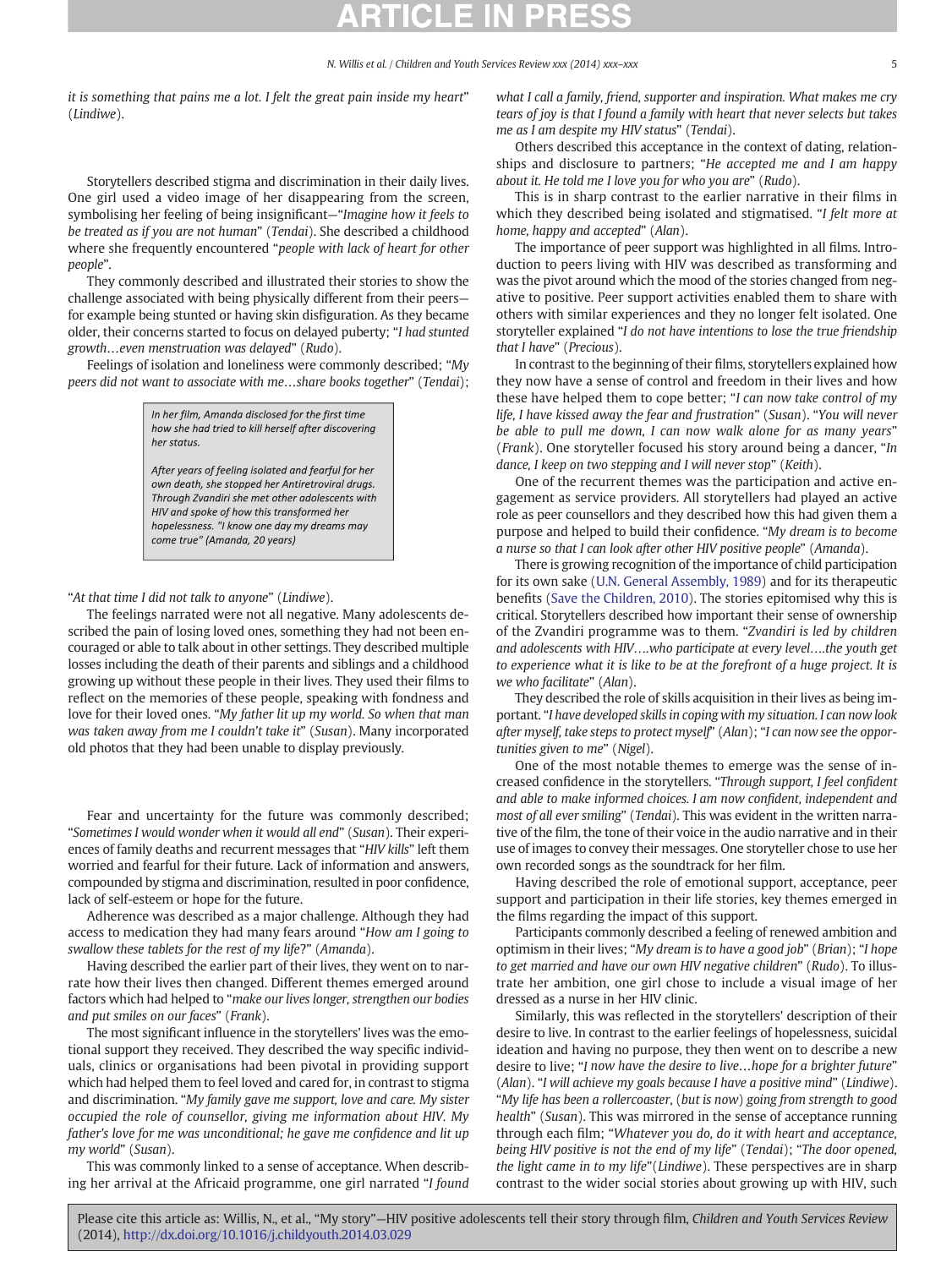as the prevailing myth that children with HIV will not survive through childhood.

### 3.2. Participation and ownership

When reflecting on the digital storytelling process, storytellers were proud of their role in pioneering a unique approach. All storytellers felt that this was a process which they owned and led. "It is exciting to be the first to try this. It truly is a project for teenagers, led by teenagers" (Precious). They also explained that being central to the process was very helpful in giving young people a voice and the platform to share their own experiences; "I could really speak freely (through my own film), about things I have never shared with anyone before" (Keith). They stated that they would like to now train their peers to make their own digital stories; "This should be made available to everyone in Zvandiri. We know how to do it now so we can teach them" (Susan).

## 3.3. Skills acquisition through digital media

All storytellers gained new skills in photography, film making and storytelling. They explained that this gave them new confidence and belief in themselves. Many described how they had struggled to achieve in school but were proud they had been able to produce their own film; "Who would have thought that me of all people would be able to create something like this?" (Brian). Participation in this process helped them to view themselves as capable young people with capacity to acquire new skills, in contrast to their previous self-perception. Storytellers wanted to pursue further training in media production.

Caregivers described their surprise that the adolescents had been able to create the films. All caregivers were excited by the process of digital storytelling and wanted to know when they would have the same opportunity; "It is not just the children who have gone through difficult times. We have had so much pain in lives. We've lost our children. Now we're looking after grandchildren. We should make our own films" (Grandmother).

#### 3.4. Improved understanding and communication with caregivers

All storytellers chose to show their films to their caregivers and were proud to do so. They explained that it was the first time that they had shared their experiences with caregivers in such an open and direct way. In particular, the impact of family deaths had rarely been discussed with their caregivers. "I never knew before today that my granddaughter felt this way. We had never talked about her mother's death" (Grandmother).

Similarly, many storytellers had never had the opportunity to describe the anger, resentment and fear in their lives yet they were able to share this through their film. They explained that their future is rarely discussed at family level due to uncertainties about their prognosis. This results in limited opportunities for sharing their hopes, ambitions and desire for their future; "I had no idea that this is what he wanted to do with his life or that it was possible. We often try to protect our children as we don't know how long they will be with us. But I have heard differently today" (Aunt). Storytellers were able to share these aspirations in their film narratives. The girl who chose to include photos of herself dressed as a nurse explained "I wanted to show myself as a nurse, to feel it and believe it will come true one day" (Amanda). Indeed, a year after completing her film, she went on to nursing school. Whilst this cannot be solely attributed to taking part in this storytelling process, she reported that it had helped her to believe in herself and to pursue her dream.

This method of communication was extremely helpful for caregivers who all shared their surprise at hearing the different knowledge, experiences, emotions and aspirations of the adolescents in their care. One caregiver explained she "did not know that my child knew so much about HIV. She knows much more than me. We now need to know all this information too" (Aunt). Caregivers described how this new insight would help them to talk about the issues affecting their adolescents.

Eight storytellers chose to use their films as an opportunity to acknowledge the support of specific caregivers whom had been significant in their lives. Caregivers were visibly moved and emotional by hearing the storytellers' gratitude for their support.

## 3.5. The role of digital stories in training and advocacy

Storytellers and caregivers explored how the films would be used. All agreed that the films are an important personal document and should be kept safe and shared with specific family members who knew the HIV status of the storytellers.

They discussed potential risks and benefits of sharing their films to a wider audience. It was emphasised that the storytelling process was initiated as a therapeutic intervention for individual storytellers and that any additional use of their films was their own choice and that each decision would be respected. Four caregivers felt that the films should be shared widely and one grandmother told her grandson, "You should be proud of your film and what you have achieved. This will help people understand more" (Aunt).

Six storytellers voluntarily decided their films would be an important advocacy and training tool and that they should be used in controlled settings, where their films could be viewed but not taken away by individuals. Two suggested that their films be used freely as training and advocacy tools as although they were describing their own individual experiences, these were experiences commonly shared by their peers. "I think it is important that people see my film. How else will they know how we [HIV positive young people] feel when they stigmatise us. It will help other children not to be stigmatised" (Tendai). However, four storytellers described concerns that they would be stigmatised if the film was to be seen by a wider audience. In particular, they were concerned that this would jeopardise their chance of relationships.

# 4. Discussion

All films provided rich data in support of the literature documenting the challenges which HIV positive children and adolescents face ([Bandason et al., 2013; Ferrand et al., 2007; Mavhu et al., 2013;](#page-6-0) [Parsons, 2012](#page-6-0)). However, results from this small study suggest that the digital storytelling process has the potential to be an important therapeutic intervention for adolescents with HIV. All storytellers were able to reflect on their life experiences in what they described as a different, interesting and often fun way. They were able to explore the impact of these experiences on them, and through a process of externalisation and discovery, to re-tell their story. In this way, they were able to move away from a perception that their life story was dominated by negative experiences but to instead discover the many ways in which they had overcome these challenges and to celebrate their own resilience. They developed a newer, richer perspective of their lives in which they had overcome difficulties and gained new coping strategies, strength and purpose for their future.

This process provided them with an opportunity to consider retelling their story within a framework which encourages focus on positive transformation, rather than on the difficulties in their lives. Through their films, they were able to debunk prevailing myths from their childhoods such as the commonly held belief that a child with HIV will not survive, go to school or grow up to have relationships and families of their own. It is argued therefore that the therapeutic value of this approach lies primarily in providing storytellers with a mechanism for acknowledging the way they have overcome the challenges in their lives and to appreciate their successes and achievements.

As in cognitive behavioural therapy, their self-awareness improved, they developed a better self-understanding and improved self-control. They were able to identify their own dysfunctional thoughts and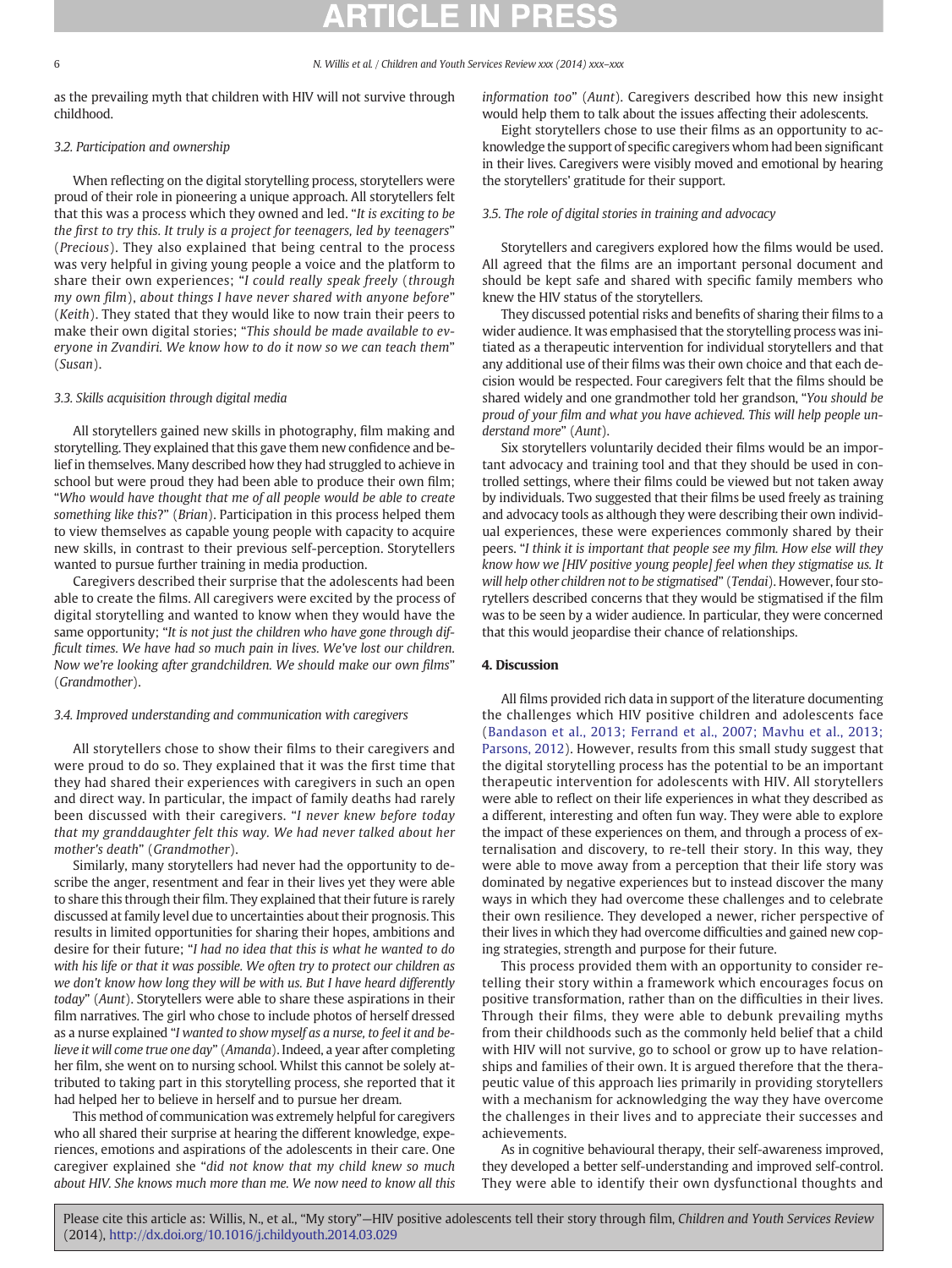<span id="page-6-0"></span>beliefs from their earlier years which were mainly in relation to how other people perceived or behaved towards them. Through the process, they were able to move to a more functional cycle in which their thoughts were more positive and they were able to acknowledge their successes on their journey. They were helped to confront the difficulties in their lives and were able to describe happy, peaceful and often joyful emotions.

Storytellers commonly explained that they were able to display emotions which they had previously been unable to share with family, friends or health workers. Visual images which had not previously been shared were included within their films. For example one storyteller described how she had not included the photo of her disfigured skin as it was too painful but on the last day, she arrived with the photo, explaining that it must be included as it was an important part of her story and journey.

Painful memories and experiences were not forgotten. Instead storytellers were allowed to embrace these as a critical part of their story and were helped to re-look at these experiences as having had an effect on them rather than defining who they are. They were able to remember significant people in their lives whom they had lost and to document them as a critical part of their life story.

Storytellers described the importance of having a permanent document of their journey which they could keep forever. Alan speaks confidently in his film about his 'desire to live'. A year later, his social circumstances changed and he stopped his antiretroviral drugs. He explained he had lost the desire to live. When shown his own digital story, he was reminded of a time when he was confident and determined. He chose to recommence antiretroviral drugs.

As in Memory Work ([Denis, 2012](#page-7-0)), storytellers also found therapeutic benefit in the sourcing of physical documents which were important to them and reminded them of their identity, family history and their journey. Six storytellers chose to ask relatives for old photographs of their parents or siblings who had passed away. Many were able to obtain photographs of themselves as a younger child which brought back memories of sickness, stigma and discrimination. Whilst this was an emotional process for them, they also described how it was important to them to include these images in their film so that they did not get forgotten.

An unexpected outcome of this project was that caregivers also found the process helpful both in terms of improved understanding of their children but also as a therapeutic intervention of their own. Grandmothers stated that it was usually too painful to think of the death of their children (parents of the storytellers). However, hearing about them and seeing their photos in the films helped them to share memories of their children. Mothers explained that it had been difficult to come to terms with their own HIV status but that they had been encouraged by their own children's films to accept their HIV status. They were also able to appreciate the positive influence they had played in the storytellers' lives. This potential role for caregivers is significant when it is increasingly recognised that programmes need to involve caregivers more in interventions for ALHIV [\(WHO, 2013b\)](#page-7-0).

Since this study, six storytellers have opted to share their films for the training of health workers across Zimbabwe. The films have been highly effective at strengthening service providers' awareness of the needs and experiences of children and adolescents with HIV. They have also used their films to advocate for services for ALHIV. Storytellers did however opt not to share their films over the internet.

### 4.1. Study limitations

This methodology is time consuming as it targets young people who commonly have no experience in IT or photography. An individualised approach is often needed to allow for storytellers' varying competencies. However, it has been demonstrated to be a feasible approach as young people with no prior experience with a camera or computer were able to create powerful, emotive films. Two storytellers have since completed graphic design courses and are now journalism interns. Both plan to now run digital storytelling workshops for their HIV positive peers.

Computers require power supply and this was often erratic in the study setting. However, this was overcome through the donation of a generator. Conversely, this project demonstrates that the use of technology in resource-limited settings is not only acceptable but that it is also feasible.

The requirement for computers and cameras may be seen as costly. However, if this approach can improve the psychological wellbeing of young people with HIV it will impact on adherence to antiretroviral therapy and reduce the risk of treatment failure. Although a cost effectiveness study was beyond the scope of this project, it seems fair to suggest that the cost of a camera and computer, benefitting numerous adolescents, is significantly less than just one adolescent requiring second or third line antiretroviral treatment.

There is important ongoing therapeutic value that such films can have, through revisiting them when motivation is lagging or the circumstances of a young person changes to become less favourable again. However, this requires the continuity of support groups, as well as ongoing access to DVD players, in order to realise this benefit once the films have been completed and the intervention is ostensibly completed.

Despite these limitations, and in the context of such little evidence around therapeutic interventions for adolescents with HIV, this paper makes a valuable contribution to the literature on evaluating therapeutic interventions for this group.

## 5. Conclusion

Whilst the global community celebrates increasing access to antiretroviral therapy, adolescents with HIV face considerable challenges with adherence. Perinatally HIV-infected children are growing up, but this is reliant on optimal adherence which in turn is affected by the challenges in their lives. If we are to prevent a global disaster in which young people run out of treatment options following poor adherence, global and national policies and programmes must urgently focus on their psychosocial needs.

From this small study, it is recommended that service providers integrate innovative, dynamic counselling approaches which appeal to the interests and capacities of adolescents. Whilst there is continued need for more formal counselling approaches already used, there is an urgent need for new approaches which actively engage young people in reflecting on their lives and which help them to develop a view of their life which enables them to grow and develop. This digital storytelling process confirms to young people that their story really does matter. It validates their experiences and shows them that others place value in their experiences and the way they have overcome difficulties.

#### Acknowledgements

The authors wish to thank the adolescents, young people and caregivers who participated in this pilot project. We thank Maruva Trust (FRICAID 2010-2012) and the Government of Zimbabwe's Child Protection Fund (PCA-2012-0003) for funding this work. We are also extremely grateful to The Solution Centre, Zimbabwe who donated Apple computers and software for the project.

#### References

Africaid, (2006). Our story. [Zimbabwe: Africaid.](http://refhub.elsevier.com/S0190-7409(14)00135-2/rf0005)

Attride-Stirling, J. (2001). [Thematic network: An analytic tool for qualitative research.](http://refhub.elsevier.com/S0190-7409(14)00135-2/rf0010) [Qualitative research](http://refhub.elsevier.com/S0190-7409(14)00135-2/rf0010), 1, 385–405.

Bandason, T., Langhaug, L., Makamba, M., Laver, S., Hatzold, K., Mahere, S., et al. (2013). [Burden of HIV among primary school children and feasibility of primary school-](http://refhub.elsevier.com/S0190-7409(14)00135-2/rf0095)